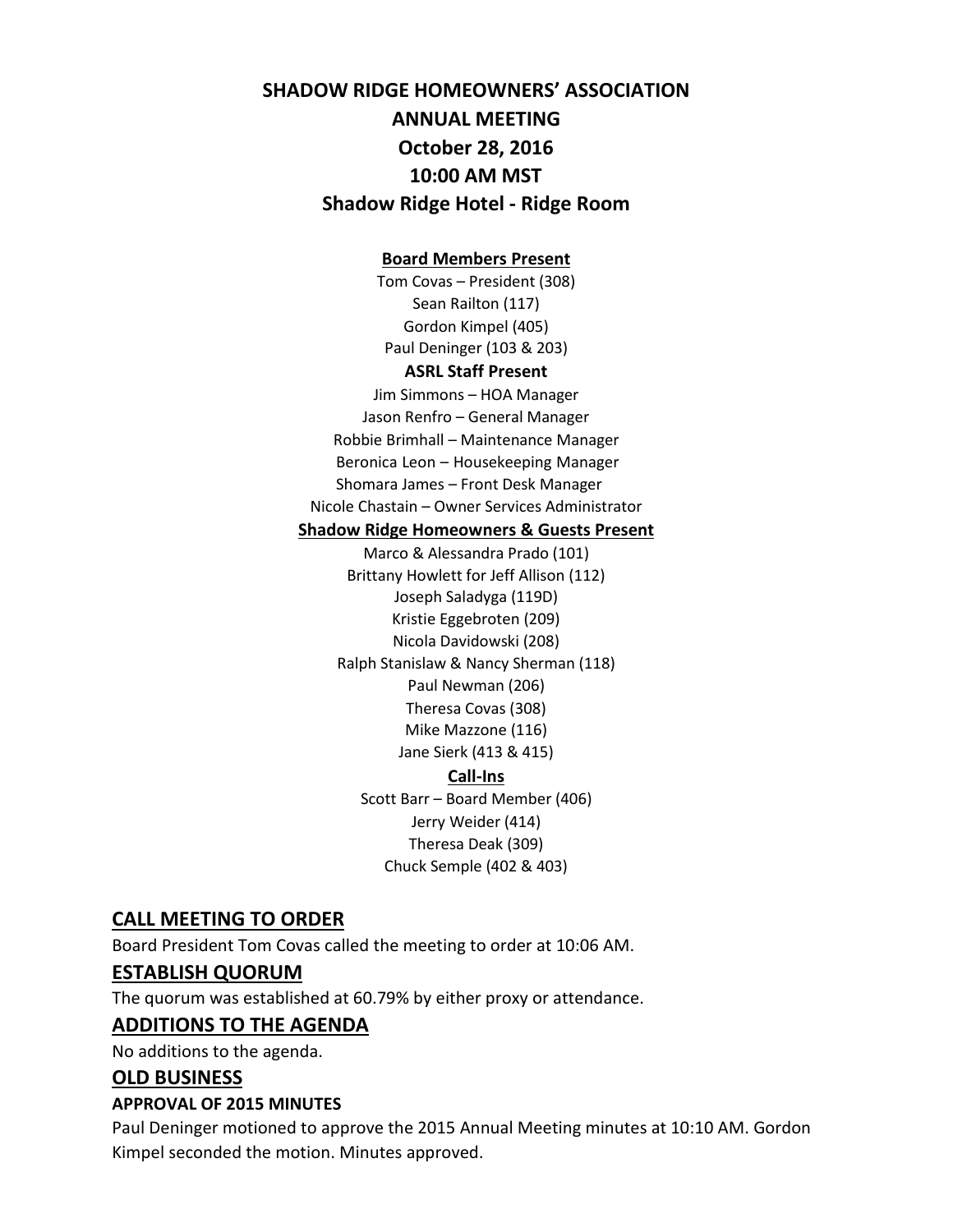#### **HOA OVERVIEW – TOM COVAS, PRESIDENT**

#### **a. City Report**

The city began reviewing condominium complexes throughout the community in an effort to ensure all buildings were brought to the latest code. Shadow Ridge had around 140 issues. 75 required that a Fire Marshall be brought in at \$50,000 and these 75 issues were fixed within two months. Come Spring 2017, the licensing which permits rentals of the units will not be renewed until remaining City-required upgrades are completed:

- a. Electrical System Upgrade
- b. Common Area Laundry room is not properly vented
- c. Deck on the second floor is used as an ingress/egress for surrounding units. The area, unknown as a deck to some owners, has always been a "deck" per the original plans of the building. The City has determined it is not suitable for walking on and must be improved. Do we minimally satisfy the city or make it a deck for patrons to utilize?
	- i. Initial Bid by Brent Harmon- \$208,000.00. Multiple bids and options will be obtained.
		- 1. At a minimum, the membrane needs to be replaced and a suitable walking surface added. Drains must work, handrails must be around units, doors that go to stairwells must function.
	- ii. This area could be improved further in several different ways and could enhance the building, but you have to be sensitive to the units that surround the area. The Board is reviewing discussions, which will include input from owners, but hesitates to make drastic improvements based on the development that is unquestionably going to take place in the surrounding village areas.

#### **FINANCIAL UPDATE – JIM SIMMONS, HOA MANAGER**

- **a. Par values and ownership percentages which changed per the ratified Third Amendment are in affect for 2017.**
- **b. YTD**
	- ~\$8500.00 revenue positive variance is because a percentage of ASRL's rental revenue is paid to the Association for the desk space used and our projected revenue per unit for this year is up 31%.
	- Engineering salary is over budget by  $\approx$ \$4,410.00
		- A significant amount of the City-required fixes were completed by ASRL's staff
		- "Engineering Salary" verbiage will be changed to "Engineering Labor" on financial reports
	- Housekeeping salary over budget by ~\$5,994.00
	- Outside Services
		- There is an unbudgeted variance which was for Evergreen Engineering to amend the plat related to the Third Amendment
			- o The original plat map ruled common areas, such as closets and utility spaces, as "units." This caused a number of issues for the Association including factoring these units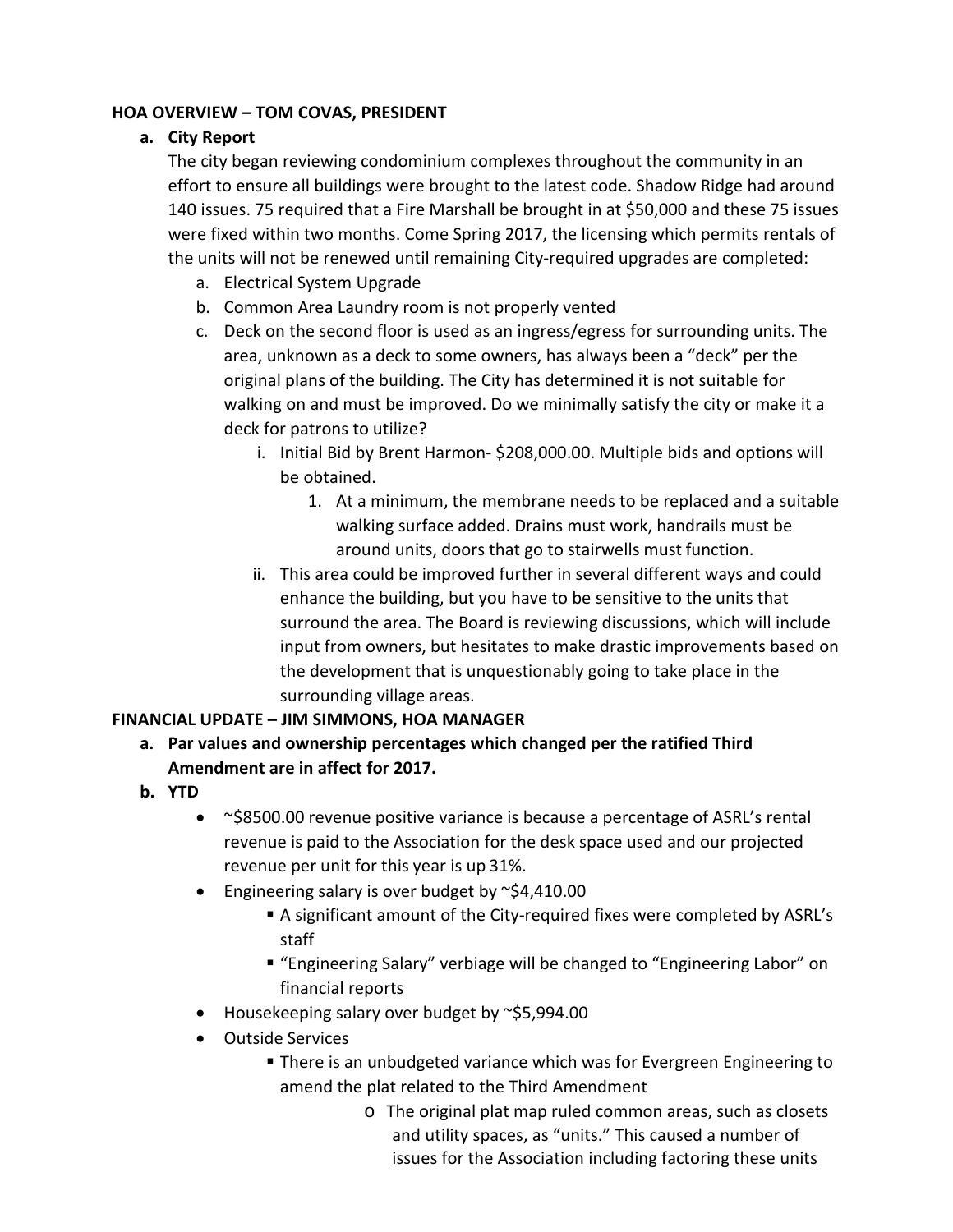into dues and unnecessary tax payments. The Third Amendment amended the plat to reapportion the par value/voting rights of these areas amongst residential and commercial owners and update the notes where it annotated these areas as units. The Third Amendment was approved by owners at 78.95% and ratified by the Board on February 29<sup>th</sup>, 2016.

- Maintenance Functions- Key and Lock over budget by ~\$2,100.00
	- Park City Lock & Key had to complete some panic hardware on the mechanical rooms projects related to the City Report
- Pool and Spa over budget by  $\approx$ \$3,990.00
	- $\blacksquare$  Mechanical room for the pool area outside the City required that the containers that hold the chemicals have redundant containers
- Snow & Ice Removal is over budget by ~\$3,400.00
	- Actuals are more in line with previous years' numbers under-budgeted in this area
- Security Systems positive variance of ~\$5,110.00
	- Service contractor for the security surveillance was terminated and we received a credit back. Moving forward, we will not have this expense.
- Internet Service
	- **Transition to the new service including hardware and infrastructure put** us slightly over budget by ~460.00
	- Owners' complaints of slow internet in certain areas were received, Jason Renfro will work with service provider to address these issues.
- Utilities
	- Water is over budget by  $\sim$ \$3700.00 because the county raised rates throughout the community
- Capital Repair
	- About 5 Balconies resurfaced/year
	- **Electrical Upgrade** 
		- I. Additional metering space was not available.
		- II. Sub-metering system was installed and Rocky Mountain Power approved.
			- a. The first company's sub-metering administrative readings were not accurately allocating units' usage. GTC Electric is fixing the system.

#### **c. Balance Sheet**

- As of the end of September, total assets are ~\$488,000.00
- It is the Board's philosophy to maintain a high cash balance and avoid assessments however possible.

#### **MANAGER UPDATE – Jim Simmons**

- \$488,000.00 in Balance Sheet. In 2010, there was \$300,000.00 in receivables among three owners.
- Upgrades and Improvements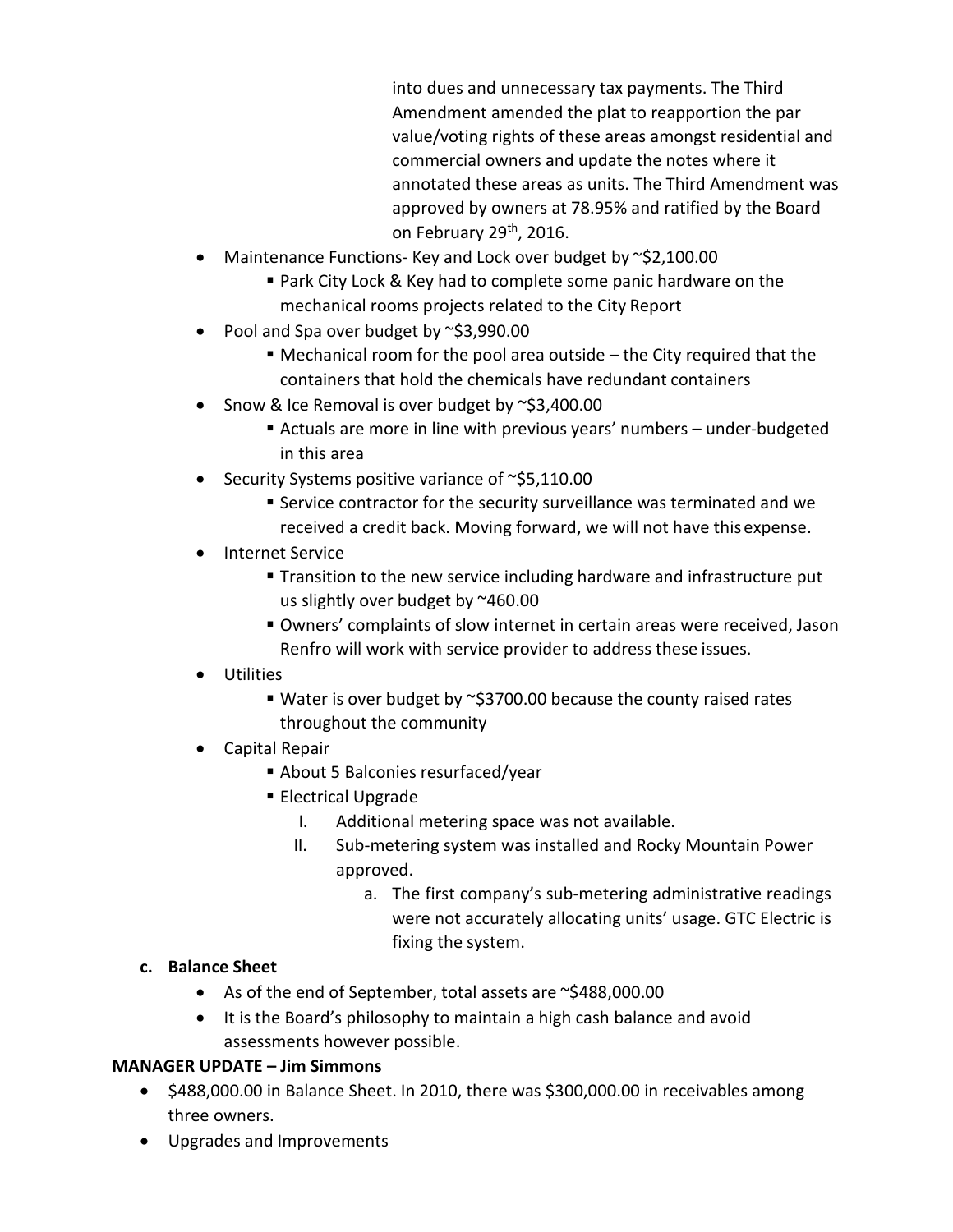- o The property is better than it has ever been, great response from owners in terms of upgrading units; this helps assets across the board.
- o Key system was upgraded this year
- o Entry on the side of the building wasimproved
- o We are working to address all issues in the City Report and by Spring of next year all items should be completed and no issues moving forward.
- o Keep improving, the project is in a great location. For 2017, seriously explore the options for upgrading the front entry way, and potentially upgrading the deck in 2017.
	- **The Board has decided to limit further capital improvement plans for the** building until further insight of Vail's future plans for the surrounding areas is available
- It's paramount that commercial owners get with the city and make sure any occupancy changes or any licensing is in conformance with any restrictions they may have.

## **NEW BUSINESS**

## **OPEN DISCUSSION**

Homeowners' comments/concerns/requests:

- o Privacy screen around the fence of the pool and hot tub area
- o More owner storage, perhaps in the garage
	- Storage will be further explored when larger improvement options are explored and decided on.
- o More and better communication
- o Concern about contractors performing work onsite who have lost their contractor's licenses
	- All contractors permitted to work onsite are either working under their own license, or working under someone else's active license. This issue will be further explored and addressed by HOA Management
- o What processes need to be followed by Owners who need to submittheir remodel plans to the Board for approval?
	- All remodels need to be submitted to the Board for approval; management will update this process
- o Exterior lighting needs to be increased and improved
	- GTC Electric is providing a bid to replace the fixtures around the exterior
- o Grounds maintenance and cleanliness needs to be improved and will be addressed immediately by onsite management.
- o Create an Owners' Shared Contact List for owners who choose to opt-in
- o Parking Garage
	- This will be discussed in the Board Meeting, to briefly summarize: there is no deeded parking in this building for anyone. There is deeding parking "access" for everyone in this building- residential on one floor, commercial on the other. The HOA is a commercial owner, which all owners are a party of, thus homeowners have rights to the commercial parking area. There is nothing preventing how many cars can be parked.